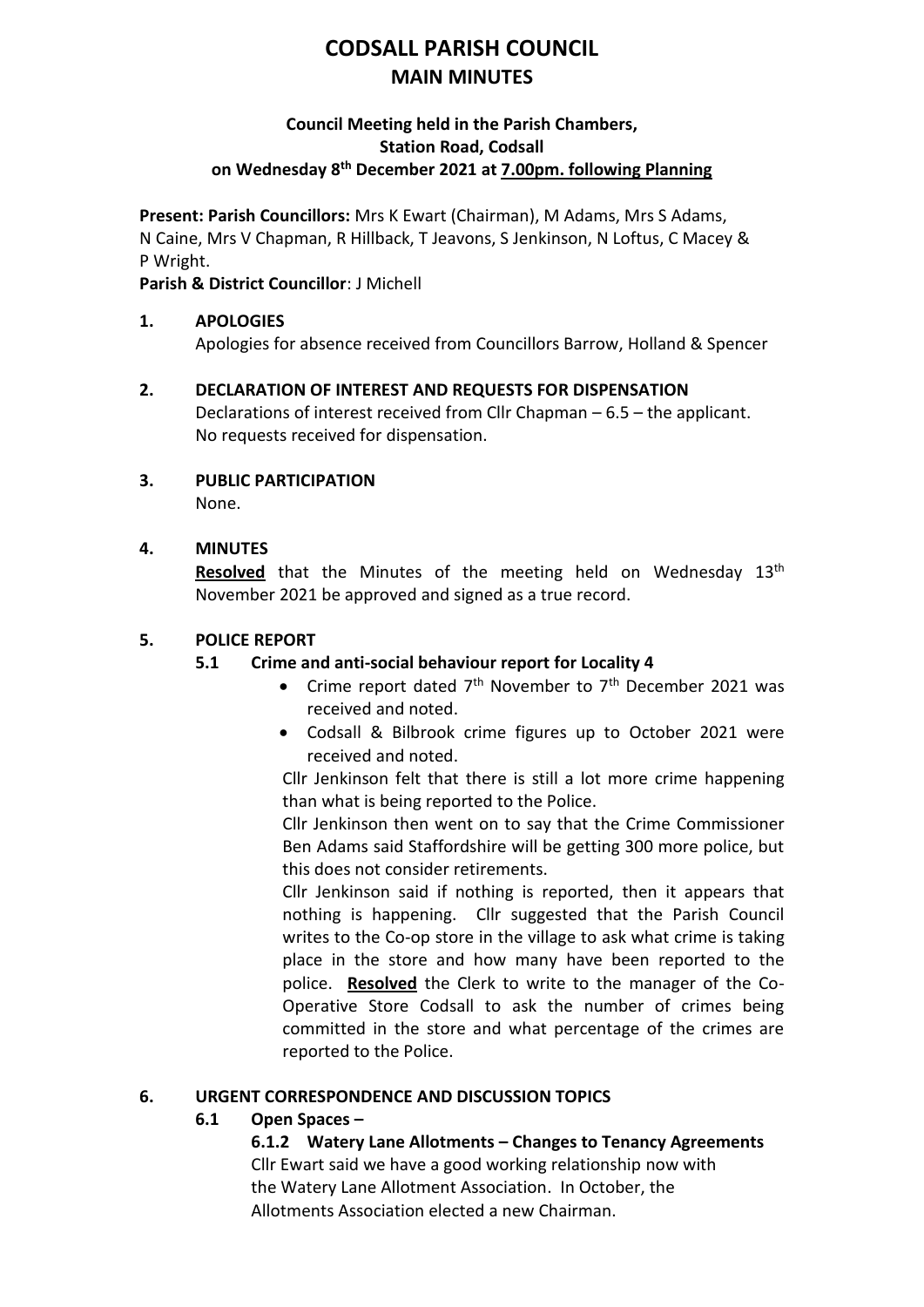The changes recommended at the meeting we will be trying to get somethings in place in time for the tenancy renewals to be sent in April 2022. Plot inspections will take place three times per year.

Cllr Jenkinson said we have now been involved with the working committee; we can work better together. The man who had 9 fruit trees has now cut them down and now we go with two or three trees.

Cllr Loftus need to give careful consideration, will support recommendation.

Dogs must remain in the vehicle at all times.

Cllr Caine said as the allotments are in the Greenbelt planning permission is needed for putting up a shed.

Cllr Michell said two trees should be allowed per plot.

Cllr Wright also said two trees per plot. No animals to be allowed on site and leave the wording as 'cartway.'

Cllr Macey said the new tenancy should state that the trees to be of dwarf stock.

Cllr S Adams said she is happy with what Cllr Loftus said, give careful consideration, will support recommendation.

The following tenancy agreement changes discussed at the Working Party Meeting on 2nd November 2021 were received and considered by the meeting:

• Clause 7 - to include the maximum size for a shed, greenhouse and polytunnel. Approval needed for the increase in size for a greenhouse from 6' x 4' to 8' x 6', and also to be put in bold print, consent required prior to a shed, greenhouse or polytunnel being erected'.

A vote was taken, the Council was unanimous in their decision to approve changes to clause 7 of the tenancy agreement. **Resolved approval.**

• To remove from clause 16, 'to ensure that the entrance gate is kept closed at all times' and replace with 'the last person to leave the allotment site must close the gate'.

## **Resolved approval.**

• Clause 9, two or three trees per allotment plot to be allowed and pruned to a maximum height of 8ft. The removal of 'require more than twelve months to mature' taken off clause 9 of tenancy agreement. A vote was taken to

allow two fruit trees per plot of dwarf stock variety; for 11; abstention 1.

# **Resolved approval.**

• Tenancy agreement clause 11, at the Parish Council Main Meeting on 10<sup>th</sup> October 2021, 6.1.2, was resolved approval that no dogs to be allowed on site but could remain in cars. Cllr Ewart suggested the following replacement wording for clause 9 'Any dog brought into the area of the allotment site must remain in the vehicle at all times except for assistance dogs.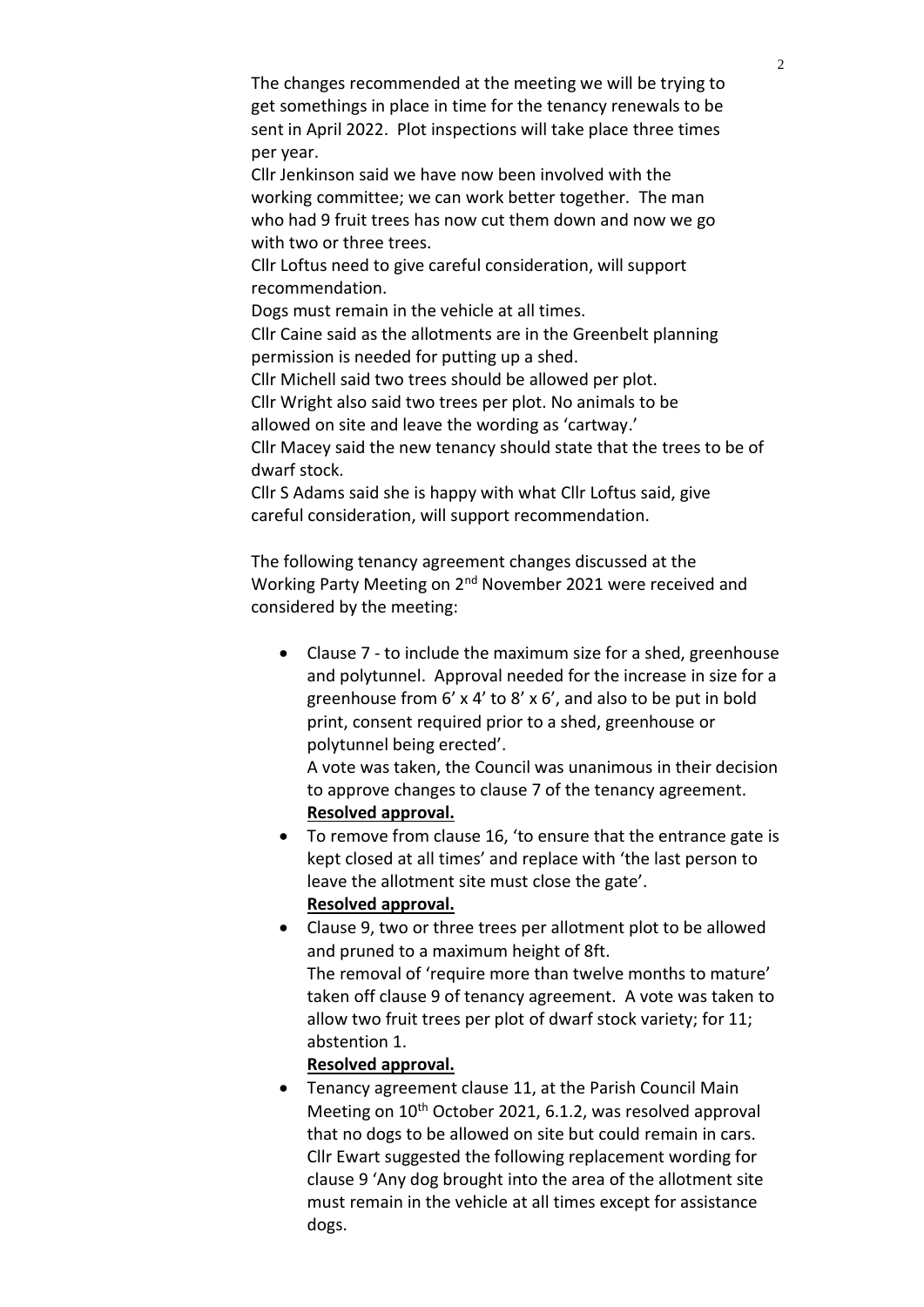Councillors suggested the wording to change from (see above) to 'Any animal brought into the area of the allotment site must remain in the vehicle at all times except for assistance dogs.'

#### **Resolved approval.**

- New clause to be added (22). No glass or tyres permitted on the allotment site. The Council were unanimous in their decision to clause 22 being added to the tenancy agreement. **Resolved approval.**
- Add to clause 3. It is the responsibility of the plot holder to ensure that their plot number is clearly displayed. If your plot number cannot be seen or removed will be breaking the tenancy agreement.

## **Resolved approval.**

• Clause 3. 'cartway' to be changed to either 'pathway' or 'roadway' – see clerks' memo on the word cartway. The Council were unanimous in their decision the word 'cartway' should remain on the tenancy agreement.

## **Resolved approval.**

Cllr Jenkinson thanked the Councillors for taking this on board. Cllr Ewart thanked Cllr M Adams and Cllr Jenkinson; it was hard to build good working relationships.

**6.1.2 Oaken Field Car Park –** a request from the Chairman Cllr Ewart for the naming of the Oaken Field Car Park after Robbie Marshall was considered. Cllr Ewart suggested the sign be put on the gate.

> Cllr Jenkinson said he would like a railway style sign to be put on the height barrier as you enter the carpark.

A vote was taken: for 10; abstentions 2. **Resolved approval** to a cast iron sign in black with white lettering to be placed on the overhead barrier.

- **6.2 The Queen's Platinum Jubilee Beacons 2nd June 2022 –** *[update to main meeting 14/7/21 6.9 and planning meeting 28/7/21 7.2, main meeting 8/9/21 and main meeting 6.5 10/11/21].* Consideration was given on forming a sub-Committee to arrange a Tea Party and other ideas for the big lunch. **Resolved** to arrange a meeting for during the day in the morning of Friday 7th January 2022.
- **6.3 Road safety/speeding in the village –** *[update to 6.3 main meeting 10/11/21].* Road safety and speeding within the village was considered. It was suggested the Clerk contacts Histons Hill & Adjacent Roads Residents Group for them to apply for a speed gun through Codsall Parish Council's grant Applications.
- **6.4 Policy & Procedures – (19) Reporting of Meetings Policy –**the Councils policy on the filming of parish council meetings was circulated to members and considered. The Clerk advised that filming is better for minute taking, it is helpful when clarity is needed. Cllr Chapman said it is a matter of courtesy, and objects to the recording of a conversation prior to the start of a meeting. It was proposed that recording starts once the meeting begins and stopped once the meeting is closed. A vote was taken: 11 for; 1 against. **Resolved** approval for the recording of a meeting to commence once a meeting has begun and stop once the meeting has been closed.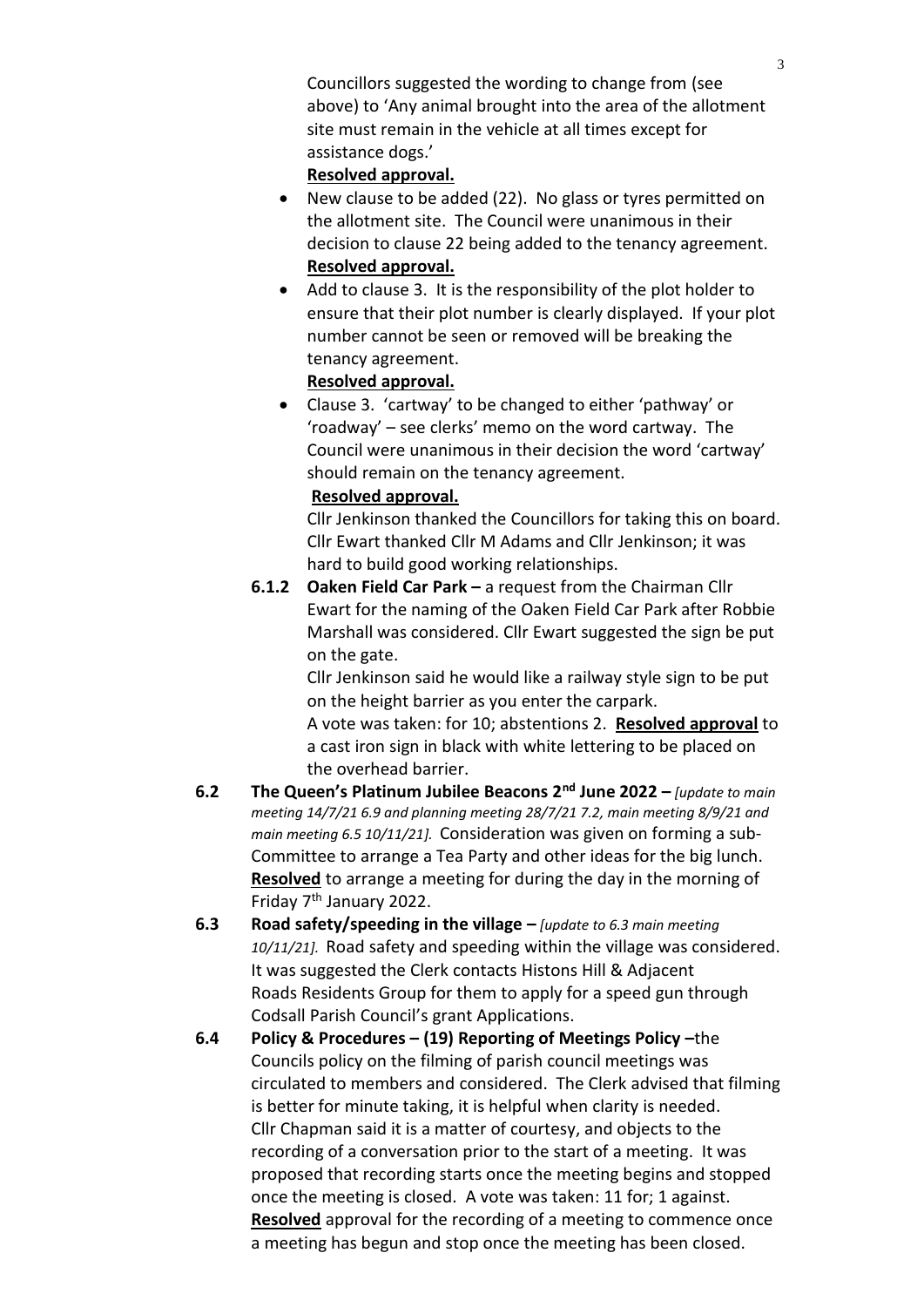**6.5 Grants & Donations** –a grant application for £1079.00 from South Staffordshire Work Clubs was received and considered. Cllr Wright said should we not look to see how successful the work club is? Following further discussion, a vote was taken for the approval of the grant request of £1079.00: for 7; abstentions 4.

**Resolved approval** for the grant request of £1079.00.

*[Cllr Chapman returned to the Chambers]*

## **7. ACCOUNTS**

- **7.1 Resolved** that a report on Council Finances for year to 30<sup>th</sup> November 2021 be approved.
- 7.2 Resolved that the schedule of payments to 8<sup>th</sup> December 2021 be approved.
- **7.3** Confirmation by the Chairman of the authorisation of the Clerks time sheet. **Matter of report.**

## **8. COUNTY COUNCILLOR'S REPORT**

In the absence of Cllr Spencer there was no report presented this evening. Cllr Caine said he has reported problems with street lighting and potholes along the A41 to Highways and not received a response, they are doing nothing.

Cllr Macey said has been in touch with Highways to try and meet with them and not received a response.

Cllr Spencer would normally take issue up with Highways.

The meeting **resolved** that the Clerk to write to Cllr David Williams portfolio holder of Staffordshire County Highways and also Staffordshire County Councils Highways Liaison Officer - Mark Keeling inviting them to a future meeting of the Parish Council and copy Councillors in on the invitation.

## **9. CODSALL VILLAGE HALL MANAGEMENT COMMITTEE (CVHMC)**

There were no minutes of C.V.H.M.C. meetings presented this evening. Cllr Chapman said the village hall is having a Christmas fair on Saturday with over 50 stalls plus a family event.

#### **10. DISTRICT COUNCILLOR'S REPORT**

A report from District Councillors:

- Cllr Michell advised that the SSDC is in the process of installing a new public interface system and will take over 18 months for implementation. The council is committed to keep the option of contact by telephone.
- The planning department is now nearly fully staffed.

#### **11. Councillors and Clerks Report**

A report from the Clerk was **received and noted.**

**12. OTHER CORRESPONDENCE** None